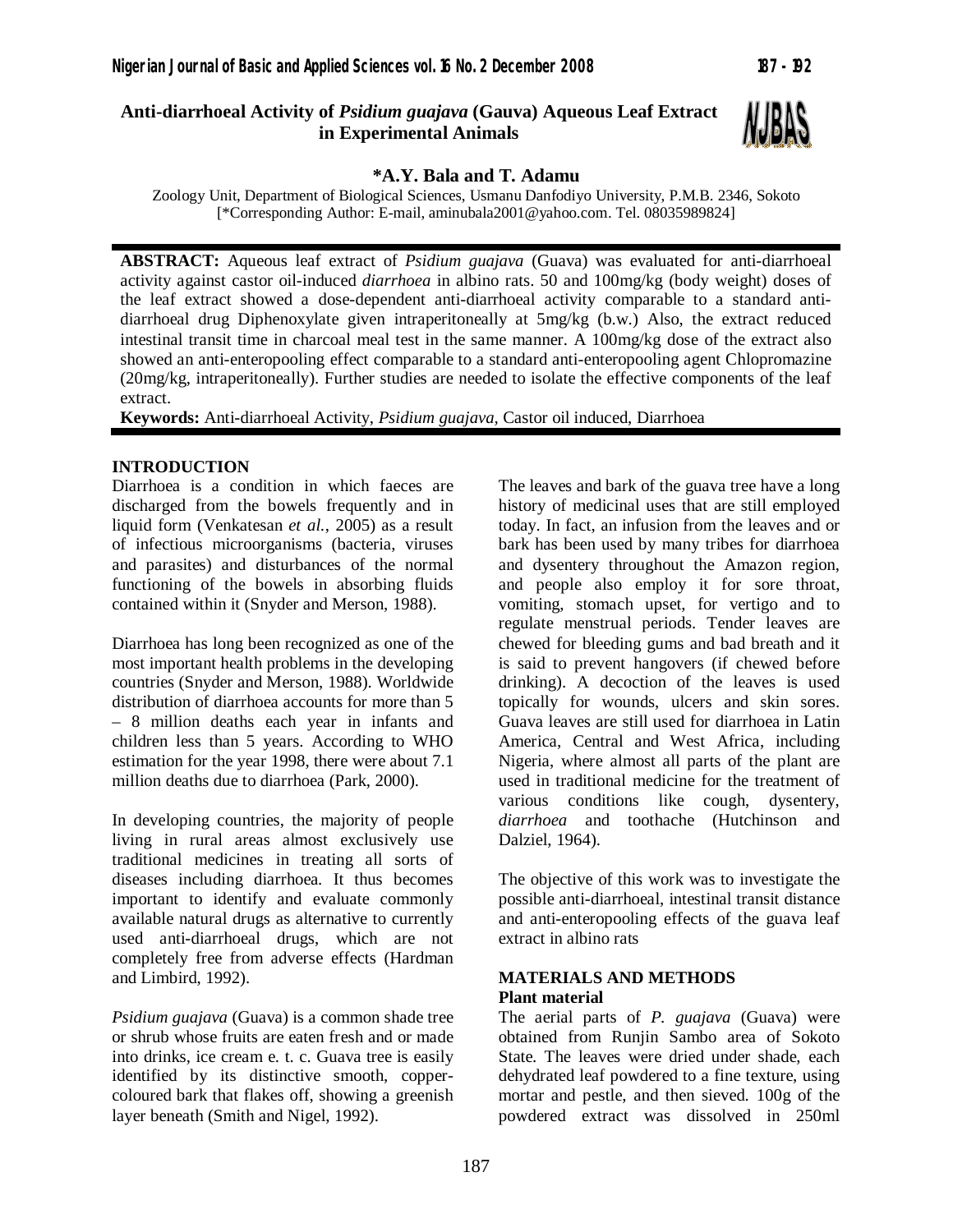distilled water, in a sterile beaker, heated to boilng for about 30 minutes and allowed to cool (Ajagbonna and Onyeyili, 2002). The boiled extract was then sieved first with muslin cloth and later with sterile cotton wool placed in a sterile glass funnel to separate extract from residues. The filtrate was later oven dried at  $60^{\circ}$ C on the day of the extraction. 1g of the dried concentrate was later dissolved in 100ml distilled water in a sterile conical flask and used as a stock solution for the experiment.

## **Animal**

Albino rats of both sexes weighing 130 – 150g were used for the experiments. All animals were fed with standard animal feed (Pfizer) and given tap water *ad libitum* before the experiments. Each experimental group consisted of four animals housed in separate cages.

#### **Castor oil-induced Diarrhoea**

Rats for this test were first observed for any wet or coloured droppings on a plain sheet of paper. The rats were grouped in a separate compartment with a white clean paper spread on the floor of the cage to receive the droppings over a period of 24 hours. Those that produced wet droppings were excluded from the experiment.

The rats were then divided into five groups  $(n =$ 4) and fasted for 18 hours. The aqueous leaf extract of *P. guajava* (50 and 100mg/kg p. o.) were administered orally to the first two (2) groups of rats. The third group received standard anti-diarrhoeal drug Dipheoxylate (5mg/kg) intraperitoneally, as positive control. The remaining 2 groups, however, were not treated with any agent. After 1 hour, all the animals in groups 1, 2, 3, and 4 were challenged with 1ml of castor oil, orally, while the animals in the last group were left without castor oil to serve as normal control. All the animals were observed for consistency of faecal material (Awouters *et al.*, 1978). The faeces were collected in transparent plastic dishes placed beneath the individual rat cages.

## **Gastro-intestinal motility test**

The rats for this study were divided into 4 groups  $(n = 4)$  and fasted for 18 hours before the experiment. The first group was left without any drug, group 2 received Atropine sulphate (3mg/kg, i. p.) and groups 3 and 4 received 50 and 100mg/kg doses of *P. guajava* leaf extract, respectively, 1 hour before the administration of 1ml castor oil. 1ml of marker (charcoal meal in acacia gum) was administered orally, 1 hour after castor oil treatment. The rats were sacrificed 1 hour later and the distance travelled by the charcoal meal from the pyrolus was measured as percentage of the total length of the intestine from the pyrolus to the caecum, that is % motility = Distance traveled by charcoal meal / Total length of the small intestine, as described by Mascolo *et al.*, 1994).

## **Castor oil-induced enteropooling**

Intraluminal fluid accumulation was determined by the enteropooling assay as done by Robert *et al.*, (1976). Briefly, overnight (6pm – 9am) fasted rats were divided into 5 groups  $(n = 4)$ . Groups 1 and 2 did not receive any treatment, while 3, 4, and 5 received 50 100mg/kg *P. guajava* leaf extract, orally, and 20mg/kg Chlopromazine (i. p.) respectively. Thirty minutes later, groups 2, 3, 4, and 5 were given 0.2ml castor oil p. o. The rats were later sacrificed thirty minutes after and the entire small intestines from each animal were weighed and their average weight per group was calculated.

The difference in the weight of the small intestine in control and castor oil treated groups was considered as the castor oil-induced accumulation of fluid (enteropooling).

## **Statistical Analysis**

The experimental results were expressed as mean + Satndard Error. Student- t – test was used for the evaluation of data and  $p < 0.05$  accepted as significant.

## **RESULTS**

## **Castor oil-induced Diarrhoea**

Thirty minutes after administration of castor oil, the diarrhoea was clinically apparent in all the treated animals (Table 1). The frequency of diarrhoea was markedly reduced from an average  $1.0 \pm 0.4$  to zero, by the intra-peritoneal injection of (3mg/kg) Dipheno-xylate. The aqueous extract showed a dose-dependent inhibition of castor oil induced diarrhoea just like the standard antidiarrhoeal agent. At a dose of 50mg/kg, the extract reduced diarrhoea from an average of 4.5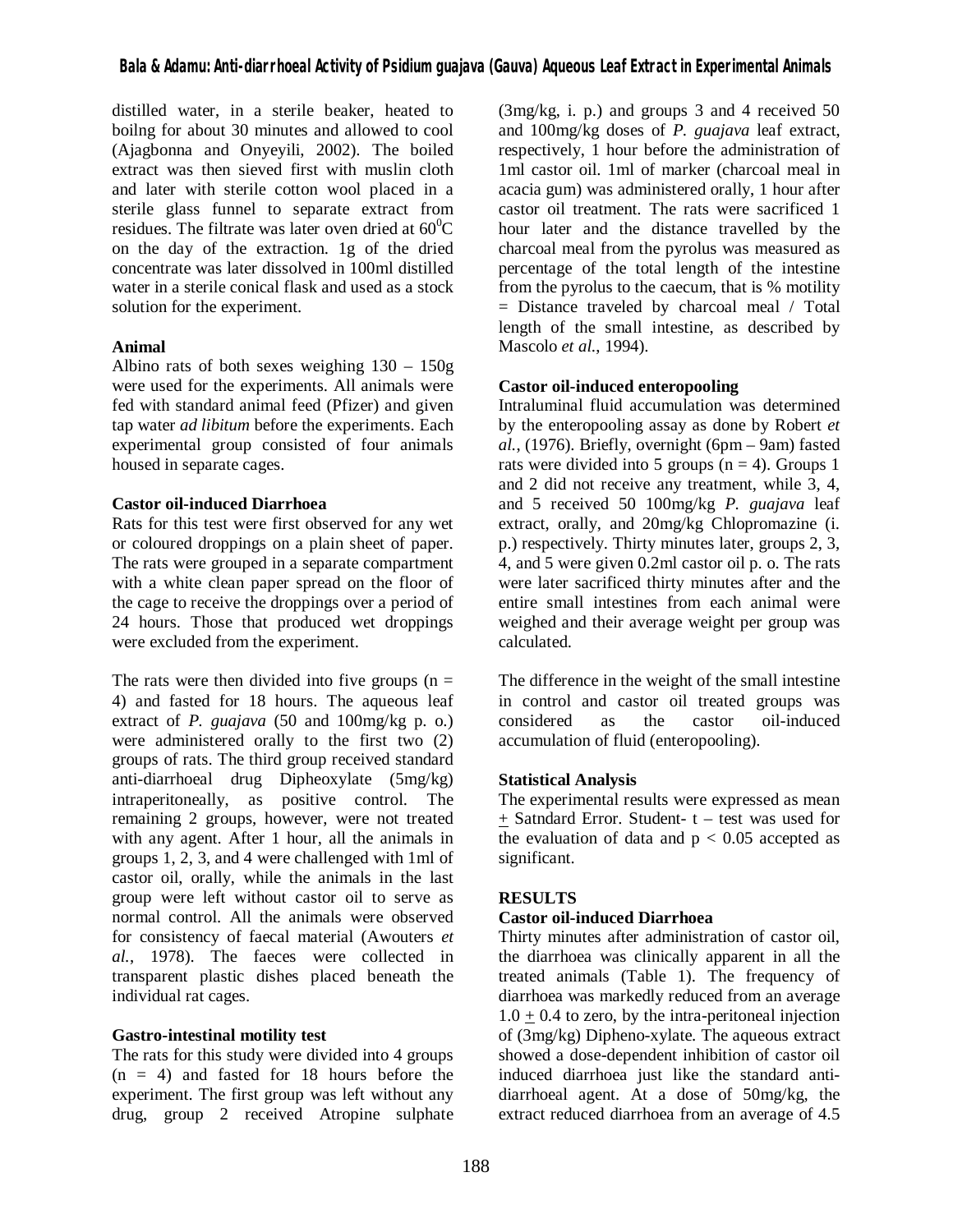+ 0.29, in the first hour to zero in the fourth hour, while the 100mg/kg dose produced a reduction from a mean faecal frequency of  $3.5 + 0.29$ , first hour to zero in the fourth. The diarrhoea in the untreated control continued to rise from an average of  $4.75 + 0.85$  in the first hour to  $7.50 +$ 0.29 in the fourth hour. Both the standard drug and the leaf extract showed significant ( $p < 0.05$ ) reduction, when compared to the untreated control rats. In addition, both the treatments delayed the onset of diarrhoea and also reduced the wetness of the faecal droppings.

# **Small Intestinal Transit**

The percentage intestinal transit distance was increased with castor oil (87.55%), but was reduced with each of the two (2) concentrations of the extract, and much markedly by Atropine sulphate (18.21%). The 50mg/kg and 100mg/kg doses of the extract produced a reduction (68.82% and 61.85%), of castor oil induced charcoal meal gastrointestinal transit (Table 2). There is a significant difference  $(p < 0.05)$ between the two treatments (*P. guajava* leaf extract and the standard drug) in reducing intestinal motility.

| <b>Treatment</b>           | Hours after castor oil administration |               |               |                 |  |
|----------------------------|---------------------------------------|---------------|---------------|-----------------|--|
|                            | $1*$                                  |               |               |                 |  |
| Psidium $(50mg/kg)$        | $4.5 + 0.29**$                        | $3.25 + 0.48$ | $2.5 + 2.9$   | $0^a$           |  |
| Psidium(100mg/kg)          | $3.5 + 0.29$                          | $2.75 + 0.25$ |               | $0^a$           |  |
| Diphenoxylate $(5mg/kg)$   | $1.50 + 0.4$                          | $1.25 + 0.2$  |               | $\bigcap^a$     |  |
| Control (Castor oil alone) | $4.75 + 0.85$                         | $6.25 + 0.75$ | $8.75 + 0.48$ | $7.50 + 0.29^b$ |  |
| No castor oil, no extract  |                                       |               |               |                 |  |

\*= Hours after castor oil administration. \*\* = Mean defaecation in each group  $\pm$  S. E

Note that means with the same superscripts are not significant ( $p > 0.05$ ).

| $\sim$ which is a representative that we can be considered the protection interesting the components. |                                   |                                  |                                 |  |
|-------------------------------------------------------------------------------------------------------|-----------------------------------|----------------------------------|---------------------------------|--|
| Treatment                                                                                             | Total length of<br>intestine (cm) | Distance moved by<br>marker (cm) | Intestinal transit distance (%) |  |
| Control(Castor oil alone)                                                                             | $60.25 + 0.63$                    | 52. $75 + 0.25^{\text{a}}$       | 87.55                           |  |
| $CO +$ Psidium (50mg/kg)                                                                              | $65.75 + 0.75$                    | $45.25 + 0.25^b$                 | 68.82                           |  |
| $CO +$ Psidium (100mg/kg)                                                                             | $67.50 + 0.65$                    | $41.75 + 0.48^c$                 | 61.85                           |  |
| $CO + Atropine(5mg/kg)$                                                                               | $72.75 + 0.85$                    | $13.25 + 0.29^d$                 | 18.21                           |  |
|                                                                                                       |                                   |                                  |                                 |  |

**Table 2:** Effects of aqueous leaf extract of *Psidium guajava* on gastro-intestinal transit distance

 $CO =$  Castor oil. Means with different subscripts are significant ( $p > 0.05$ ).

#### **Castor Oil Induced Enteropooling**

Castor oil caused accumulation of water and electrolytes in intestinal loop (Table 3). Castor oil-induced enteropooling is inhibited by the reference drug Chlopromazine at a dose of 20mg/kg when compared to the control group. Each dose of the extract also produced a dose-dependent reduction in intestinal weight.

50mg/kg and 100mg/kg doses of extract produced 63.51 and 76.42% inhibition of weight of the intestinal contents respectively with significance ( $p < 0.05$ ). There is no significant difference between the standard drug and the 100mg/kg concentration of the extract in their anti-enteropooling effects ( $p > 0.05$ ).

|  |  |  | Table 3: Anti-enteropooling effects of aqueous leaf extract of <i>Psidium guajava</i> in rats |
|--|--|--|-----------------------------------------------------------------------------------------------|
|  |  |  |                                                                                               |

| Treatment                               |                 | Weight of small Castor oil-induced | Inhibition $(\%)$ |
|-----------------------------------------|-----------------|------------------------------------|-------------------|
|                                         | intestine $(g)$ | intestinal fluid $(g)$             |                   |
| No CO, no extract                       | $23.50 + 0.65$  | .                                  | .                 |
| Control(Castor oil alone)               | $39.75 + 0.85$  | 16.25                              | 30.85             |
| $CO + \text{Psidium} (50 \text{mg/kg})$ | $37.00 + 0.82$  | 13.50                              | 42.55             |
| $CO +$ Psidium (100mg/kg)               | $30.75 + 0.85$  | 7.25                               | 69.15             |
| $CO + Chlopromazine (5mg/kg)$           | $28.50 + 0.65$  | 5.00                               | 78.72             |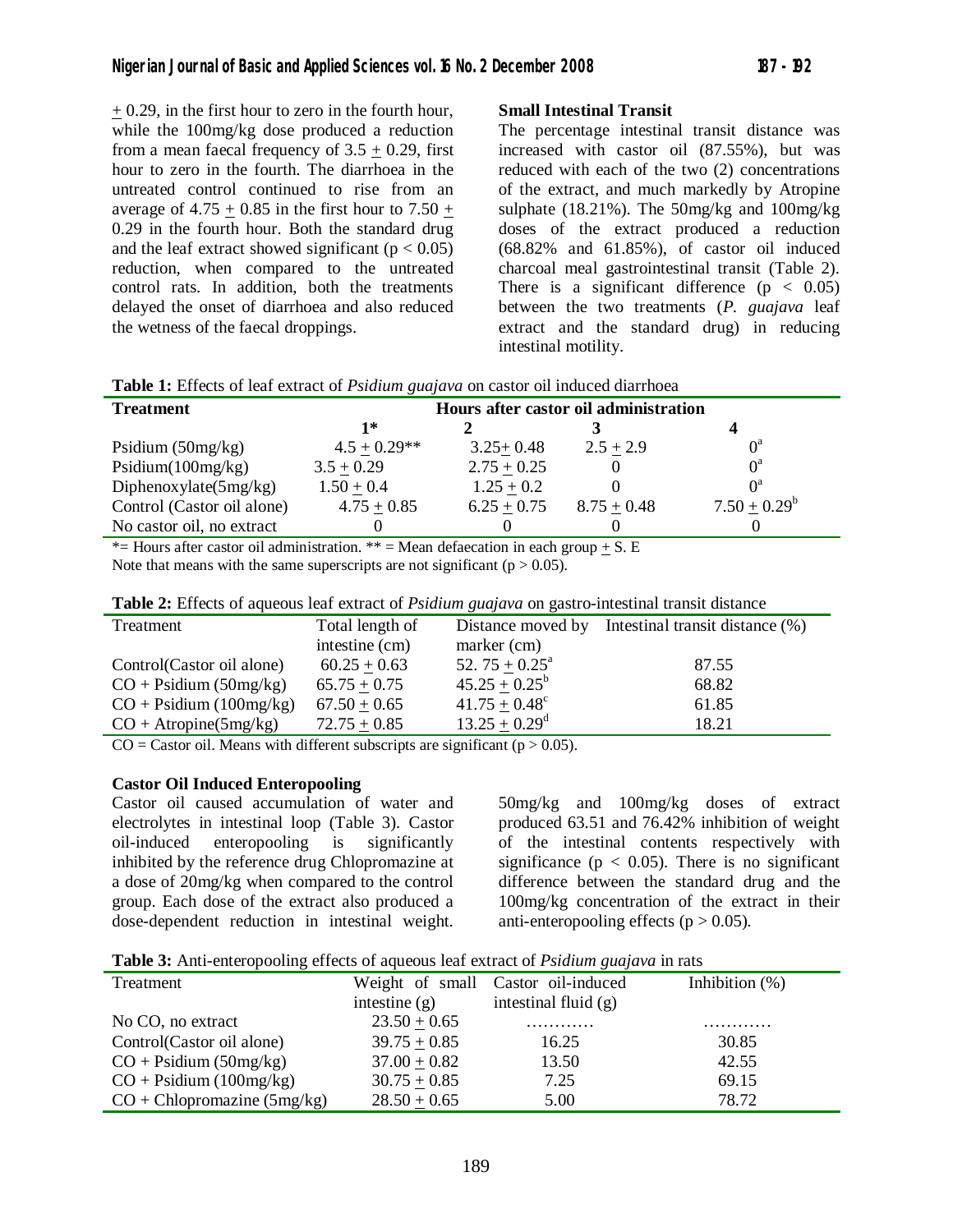# **DISCUSSION**

The results of the present study show that the leaf extract of *P. guajava* produced a significant reduction in the severity and frequency of diarrhoea produced by castor oil. It is also noted that the extract significantly reduced castor oilinduced intestinal transit distance. It also inhibited, dose-dependently, castor oil-induced intestinal fluid accumulation.

Diarrhoea results from an imbalance between the absorptive and secretory mechanisms in the intestinal tract, accompanied by hurry, resulting in an excess loss of fluid in faeces (Horton *et al.*, 1968; Greenbergera *et al.*, 1978). Prostaglandins contribute to the patho-physiological functions of the gastro-intestinal tract and also act on the local electrical and mechanical activities of the ileocaecal muscles (Sanders, 1984). The liberation of ricinoleic acid from castor oil results in irritation and inflammation of the intestinal mucosa, leading to the release of prostaglandins, which stimulate motility and secretion (Pierce *et al.*, 1971).

Castor oil is reported to induced diarrhoea by increasing the volume of the intestinal content by preventing the re-absorption of water. The liberation of ricinoleic acid results in irritation and inflammation of the intestinal mucosa, leading to release of prostaglandins which results in stimulation of secretion (Pierce *et al.*, 1971), thereby preventing the re-absorption NaCl and water (Galvez *et al.*, 1993).

The anti-diarrhoeal effect of the extract may probably be due to the fact that the extract have increased the re-absorption of NaCl and water by decreasing the intestinal motility as observed in the intestinal transit distance of charcoal meal. It may also be deduced that, since castor oil induced diarrhoea through elevated prostaglandins, the extract may act through the inhibition of prostaglandins synthesis and through reduction of propulsive movement of the small intestine.

The anti-diarrhoeal activity of the extract may also be due to the presence of denatured proteins forming tannates, which make the intestinal mucosa more resistant and hence reduce

secretion (Tripathi, 1994). *P. guajava* is shown to possess tannins (Beckstrom-Stenberg, 1994).

The extract also inhibited castor oil-induced intestinal fluid accumulation (enteropooling). It has been shown that prostaglandins cause diarrhoea in experimental animals as well as human beings (Eakins and Sanner, 1972). Their mechanisms have been associated with dual effects on gastro-intestinal motility as well as water and electrolyte transport (Dajani *et al.*, 1975). This observation may be an indication that the extract (at doses of 50 and 100mg/kg) reduced diarrhoea by inhibiting castor oilinduced intestinal accumulation of fluid (Enteropooling).

Previous reports have demonstrated the antidiarrhoeal activity of tannins (Mukherjee *et al.*, 1998), flavonoids (Galvez *et al.*, 1993), alkaloids (Gricilda *et al.*, 2001), saponins, reducing sugars and sterols and or terpenes (Otshudi *et al.*, 2000), containing plant extracts. The phyto-chemical analysis of *P. guajava* showed the presence of tannins, terpenes, flavonoids and saponins (Beckstrom-Stenberg, 1994).

The anti-diarrhoeal activity of flavonoids have been attributed to their ability to inhibit intestinal transit and hydro-electrolyte secretion (Di Carlo *et al.*, 1993; Galvez *et al.*, 1993; Rao *et al.*, 1997), which are known to be altered in the intestinal condition. Also, in vivo and in vitro experiments have shown that flavonoids are able to inhibit the intestinal secretory response, induced by prostaglandins (Sanchez and Medina *et al.*, 1997). In addition, flavonoids possess antioxidant properties (Su *et al.*, 2000) which are presumed to be responsible for the inhibitory effects exerted upon several enzymes including those involved in the arachidonic acid metabolism (Mora *et al.*, 1990). Previous research, in guinea pigs in Brazil, indicated guava leaf extracts to provide anti-oxidant effects beneficial to the heart. It also possesses heart protective properties and can improve myocardial function (Holetz *et al.*, 2002). As a result, it is possible to suggest that the anti-secretory and anti-oxidant properties of flavonoids could contribute to the anti-diarrhoeal effect.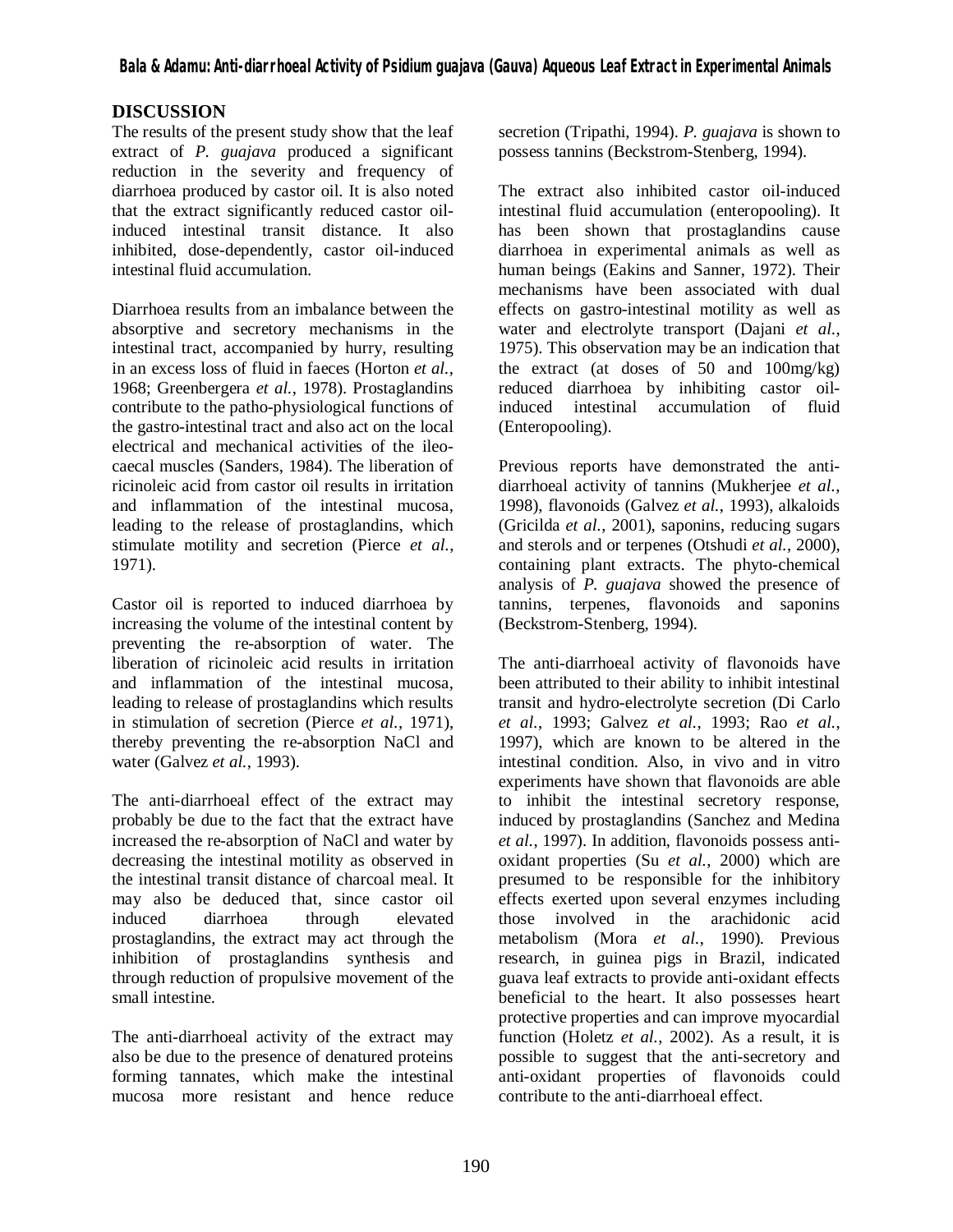In certain instances, it has been found that antidiarrhoeal activity is associated with antimicrobial effect (Otshudi *et al.*, 2000). Earlier reports have shown the leaf extract of *P. guajava*  to have *in vitro* toxic action against such common diarrhoea -causng bacteria as *Staphylococcus*, *Shigella*, *Salmonella*, *Bacillus*, *E. coli*, *Clostridium* and *Pseudomonas*. The leaf extract of guava plant is also shown to possess antifungal, anti-yeast (*Candida*), anti-amoebic and anti-plasmodial actions (Arima and Danno, 2002; Garcia *et al.*, 2002).

From these findings, it is therefore obvious that the aqueous leaf extract of *P. guajava* possesses significant anti-diarrhoeal activity due to its effect on both gastro-intestinal propulsion and fluid secretion. Since toxicity studies in rats, mice as well as controlled human studies show both the leaf and fruit extracts of guava plant to be safe and without side effects (Beckstrom-Stenberg, 1994), this means that guava leaf extract may perhaps provide a safe, cheap, available and effective treatment against *diarrhoea.* This will go a long way in alleviating the usual problems of health care delivery and at the same time atone the cultural yearnings of the local people, especially where dysentery, cholera and all *diarrhoea*-related disease are concerned.

## **REFERENCES**

- Ajagbonna, O.P. and Onyeyili, P.A. (2002). Effects of *Rhaptopetalum coriaceum* o/w (*Scypetalaceae*) stem bark on mean arterial pressure and heart rate in rats. *Nig. J. Expete. Appl. Biol.* **3 (1):** 17 – 21.
- Arima, H. and Danno, G. (2004). Isolation of anti-microbial compounds from guava and their structural elucidation. *Biosci. Biotechnol. Biochem.,* **66 (8):** 1727 – 1730.
- Awouters, F., Nimegeers, C.J.E., Lenaerts, F.M., and Janssen, P.A.J. (1978). Delay of castor oil diarrhea in rats. A new way to evaluate inhibitors of prostaglandin biosynthesis. *J. pharm. Pharmacol.* **30:** 41 – 45.
- Beckstrom-Stenberg S.M. (1994). The phytochemical data base. (ACEDB version 4.3- Data Version July 1994). National Germplasm Resources Laboratory (NGRL), Agricultural Research Service (ARS) US Department of Agriculture).

(GRI Network USDA). Taxonomic Databases. www.ars.org.gov/duke.

- Dajani, E.Z., Roge, E.A.N., Bertman, R.E. (1975). Effects of prostaglandins, diphenozylate and morphine on intestinal motility *in vivo*. *Eur. J. pharm*, **34:** 105 – 113.
- Di Carlo, G., Autore, G., Izzo, A.A., Maibline, P., Mascolo, N., Viola, P., Diurno, M.V. and Capasso, F. (1993). Inhibition of intestinal motility and secretion by flavonoids in mice and rats; Structure activity relationships. *J. of Pharm pharmacol*, **45:** 1045 – 1059.
- Eakins, K. E. and Sanner, J. M. (1972). *Prostaglandins antagonists*. In Kareem S. M. M. (ed), *Prostaglandins progress in Research*. Wiley-interscience, New York:  $263 - 264.$
- Galvez, J., Zarzuelo, A., Crespo, M.E., Lorente, M.D., Ocete, M.A. and Jimenez, J. (1993). Anti-diarrhoeaic activity of *Euphorbia hirta* extract and isolation of active flavonoids constituent. *Planta medica*, **59:**  $333 - 336.$
- Garcia, S., Ginebra, A., Cristina, R. and Norma, H. (2002). Inhibition of growth, enterotoxin production and spore formation of *Clostridium perfringens* by extracts of medicinal plants. *J. Food prot*, **65 (11):** 1667 – 1669.
- Greenbergera, N.J., Arwanitakis, C., Hurwitz, A. and Azarnoff, D.L. (1978). *Drug development of gastro-intestinal disorders*, Churchill Livingstone, New York: 155 – 156.
- Gricilda, S. and Thomas, M. (2001). Study of anti-diarrhoeal activity of four medicinal plants in castor oil-induced diarrhoea. *Journal of Ethnopharmacology* **76:** 73 – 76.
- Hardman, J.G. and Limbird, L.E. (1992). In: Goodman and Gilman's (eds), *The pharmacological basis of therapeutics*  $10<sup>th</sup>$ edition, MacGraw Hill, New York: 914 – 931.
- Holetz, F.B., Pessini, G.L., Sanches, N.R., Cortez, D.A.G., Nakamura, C.V. and Dias Filho, B.P. (2002). Screening of some plants used in Brazilian folk medicine for the treatment of infectious diseases. *Mem. Inst. Oswaldo Cruz*. **97:** 1027 – 1031.